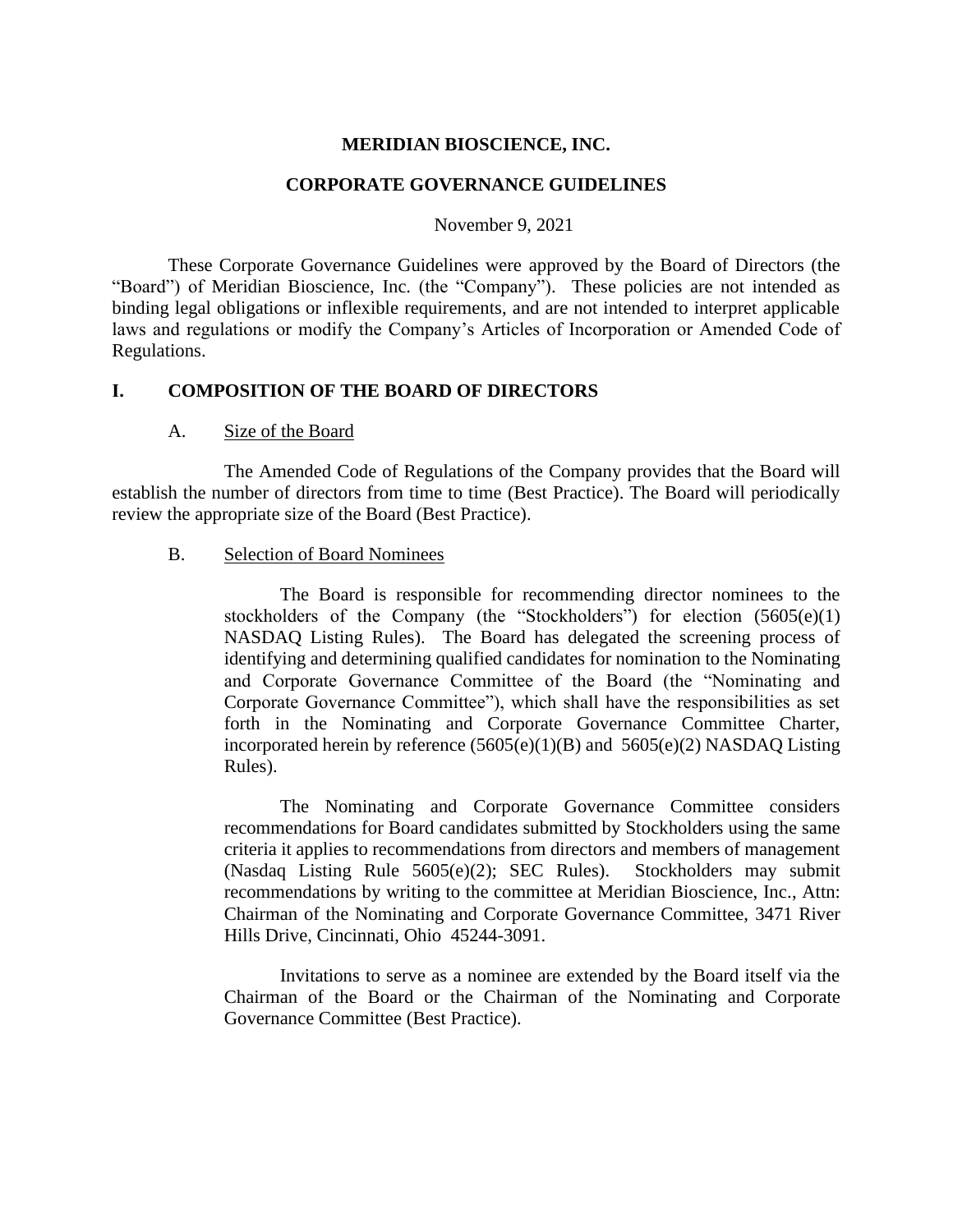## C. Board Independence

The Board shall have a majority of directors that it has affirmatively determined are "independent directors" in accordance with the rules promulgated by the Nasdaq Stock Market, Inc. ("Nasdaq") listing standards (the "Listing Standards"), as set forth in the Meridian Bioscience, Inc. Director Independence Standards, incorporated herein by reference (5605(b)(1) NASDAQ Listing Rules).

### D. Commitment and Limits on Other Activities

Directors and the CEO are expected to limit the number of other boards (excluding non-profit boards) on which they serve in order to allow adequate time for performance as a director of the Company. Prior to accepting an invitation to serve on the board of directors of another public company or the board of directors of a private company (excluding non-profit boards), a director or CEO must obtain the consent of the Board by first notifying the Chairman of the Board, Chairman of the Nominating and Corporate Governance Committee, and (for independent directors) Chief Executive Officer, who shall make a recommendation to the full Board. The Board shall, at a minimum, consider the number of public and private boards and committees on which the director or CEO intends to serve, any potential competitive overlap with the business of the Company, potential conflicts of interest, and the then-current recommendations of the Institutional Shareholder Services, Glass Lewis, and key institutional investors. If a director serves on the Company's Audit Committee and seeks to serve on the audit committee of another company, then the director must follow the notification and consent process described above, and the Board shall give additional consideration to whether serving on an additional audit committee would interfere with the director's ability to carry out the responsibilities as a member of the Company's Audit Committee. In all cases, director and CEO service on other boards and/or committees of other companies must be consistent with the Company's conflicts of interest, independence, and other policies and legal and Company-imposed requirements.

# E. Directors Who Change Their Job Responsibility

A director who retires from his or her present employment or materially changes his or her position should promptly notify the Chairman of the Board and the Nominating and Corporate Governance Committee (Best Practice). The Board does not believe any director who retires from his or her present employment, or who materially changes his or her position, should necessarily leave the Board (Best Practice).

# **II. DIRECTOR RESPONSIBILITIES**

The role of the Board is to direct the affairs of the Company, in the interests of the Company and Stockholders, including their interest in optimizing financial returns and the value of the Company over the long term (Ohio General Corporation Law §1701.59(B)).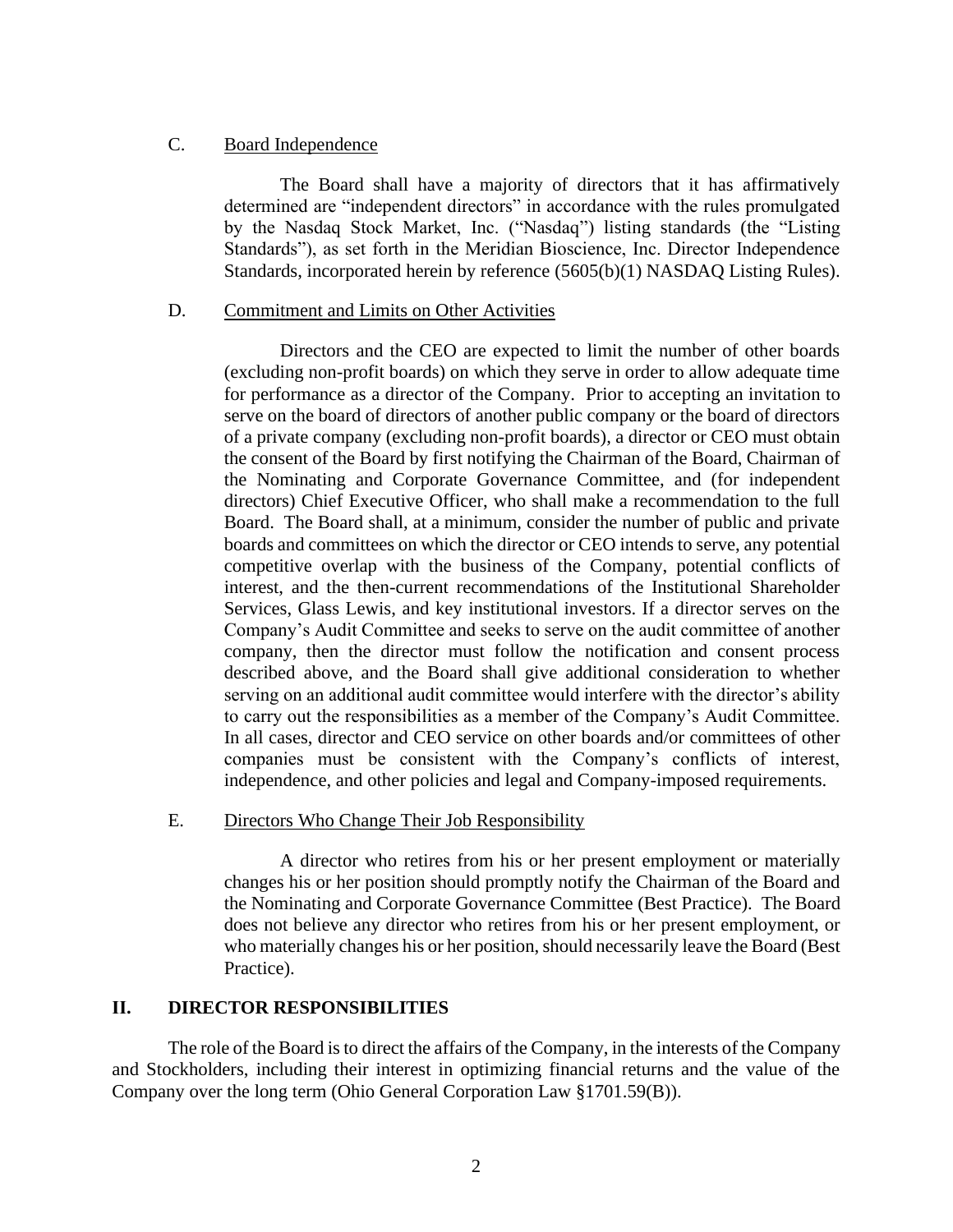# A. Board Role

The Board fulfills its role (directly or by delegating certain responsibilities to its committees) by:

- 1. providing advice and counsel to the Chief Executive Officer and principal senior executives (Best Practice);
- 2. selecting, regularly evaluating, and, where appropriate, replacing the Chief Executive Officer (Ohio General Corporation Law §1701.64(A));
- 3. overseeing the conduct of the Company's business and strategic plans to evaluate whether the business is being properly managed (Best Practice);
- 4. reviewing and approving the Company's financial objectives and major corporate plans and actions (Best Practice);
- 5. reviewing and approving major changes in the appropriate auditing and accounting principles and practices (5605(c)(3) NASDAQ Listing Rules; SEC Rules);
- 6. providing oversight of internal and external audit processes and financial reporting (5605(c)(3) NASDAQ Listing Rules; SEC Rules);
- 7. providing oversight of risk management and related assessment and protection processes and processes designed to promote legal compliance (5605(c)(3) NASDAQ Listing Rules; SEC Rules); and
- 8. performing such other functions as the Board believes appropriate or necessary, or as otherwise prescribed by rules or regulations (Best Practice).

# B. Care, Candor and Avoidance of Conflicts

The Company's directors recognize their obligation individually and collectively as the Board to pay careful attention and be properly informed (Best Practice). This requires regular attendance at Board meetings and preparation for Board meetings, including the advance review of circulated materials (SEC Rules; Best Practice). The directors also recognize that candor and the avoidance of conflicts in fact and in perception are hallmarks of the accountability owed to the Stockholders (5605(b)(1) NASDAQ Listing Rules; Sarbanes-Oxley Act §406; SEC Rules). Directors have a personal obligation to disclose a potential conflict of interest to the Chairman of the Board prior to any Board decision related to the matter and, if the Chairman in consultation with legal counsel determines a conflict exists or the perception of a conflict is likely to be significant, to recuse themselves from any discussion or vote related to the matter (Best Practice).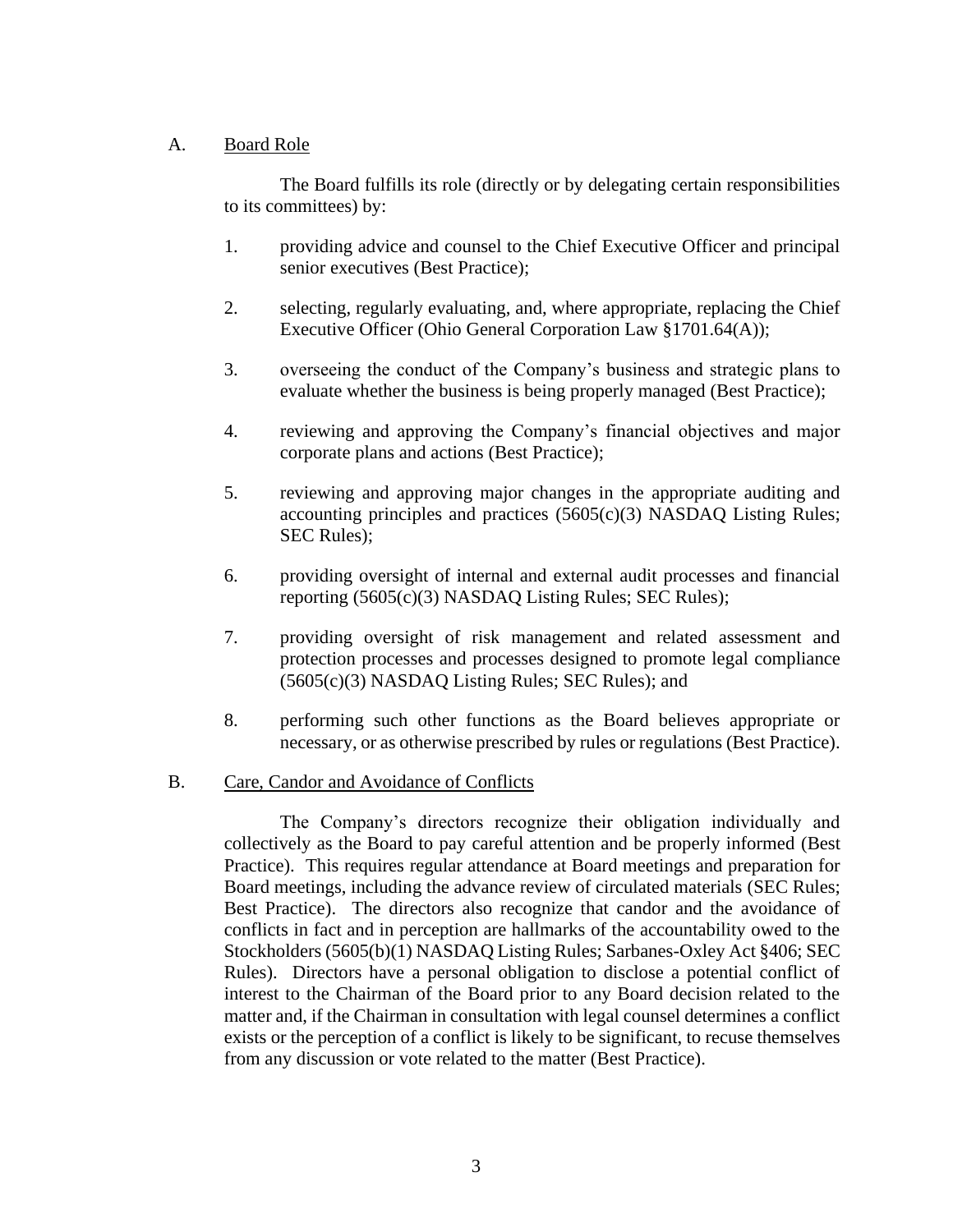# **III. BOARD LEADERSHIP STRUCTURE; EXECUTIVE SESSIONS**

## A. Board Leadership Structure

The Company's Amended Code of Regulations provides that the directors shall elect on an annual basis a Chairman from among the directors (Best Practice). The Board believes that it is in the best interests of the Company and its Stockholders for the Board to determine which director is best qualified to serve as Chairman (Best Practice). The Nominating and Corporate Governance Committee evaluates and makes recommendations to the Board concerning the Board's leadership structure, including whether the offices of the Chairman and CEO should be held by the same person (Best Practice).

If the Chairman is not an independent director, the independent directors shall designate from among them a Lead Director (Best Practice). The Lead Director shall be elected on an annual basis by a majority of the independent directors upon a recommendation from the Nominating and Corporate Governance Committee (Best Practice).

The Board has determined that the Lead Director, if one is elected, shall (1) serve as liaison between the non-management Directors and the Chairman and the CEO on Board issues, to facilitate timely communication between management and the Board, without impeding or replacing direct communication between the Chairman and other Directors; (2) preside at all meetings at which the Chairman is not present including Executive Sessions of the nonmanagement directors and apprise the Chairman of the issues considered; (3) call meetings of the non-management directors when necessary and appropriate; and (4) perform such other duties as the Board may from time to time designate (5605(b)(2) NASDAQ Listing Rules; Best Practice).

# B. Executive Session of Independent Directors

The independent directors of the Board will meet (without the Chief Executive Officer or other members of the Company management) in Executive Session at least two (2) times per year to discuss such topics as the independent directors determine (5605(b)(2) NASDAQ Listing Rules; Best Practice). Minutes of all such Executive Sessions should be kept, describing who participated, the general topics discussed, and such other details as the independent directors determine (Best Practice).

# **IV. FORMAL EVALUATION OF THE CHIEF EXECUTIVE OFFICER**

The Board has delegated to the Compensation Committee of the Board (the "Compensation Committee") the task of evaluating the Chief Executive Officer annually and reporting its recommendations to the Board pursuant to the Compensation Committee Charter, incorporated herein by reference (5605(d)(1)(B) NASDAQ Listing Rules). The Chairman of the Compensation Committee shall communicate the Board's conclusions to the Chief Executive Officer  $(5605(d)(1)(A)-(D)$  NASDAQ Listing Rules).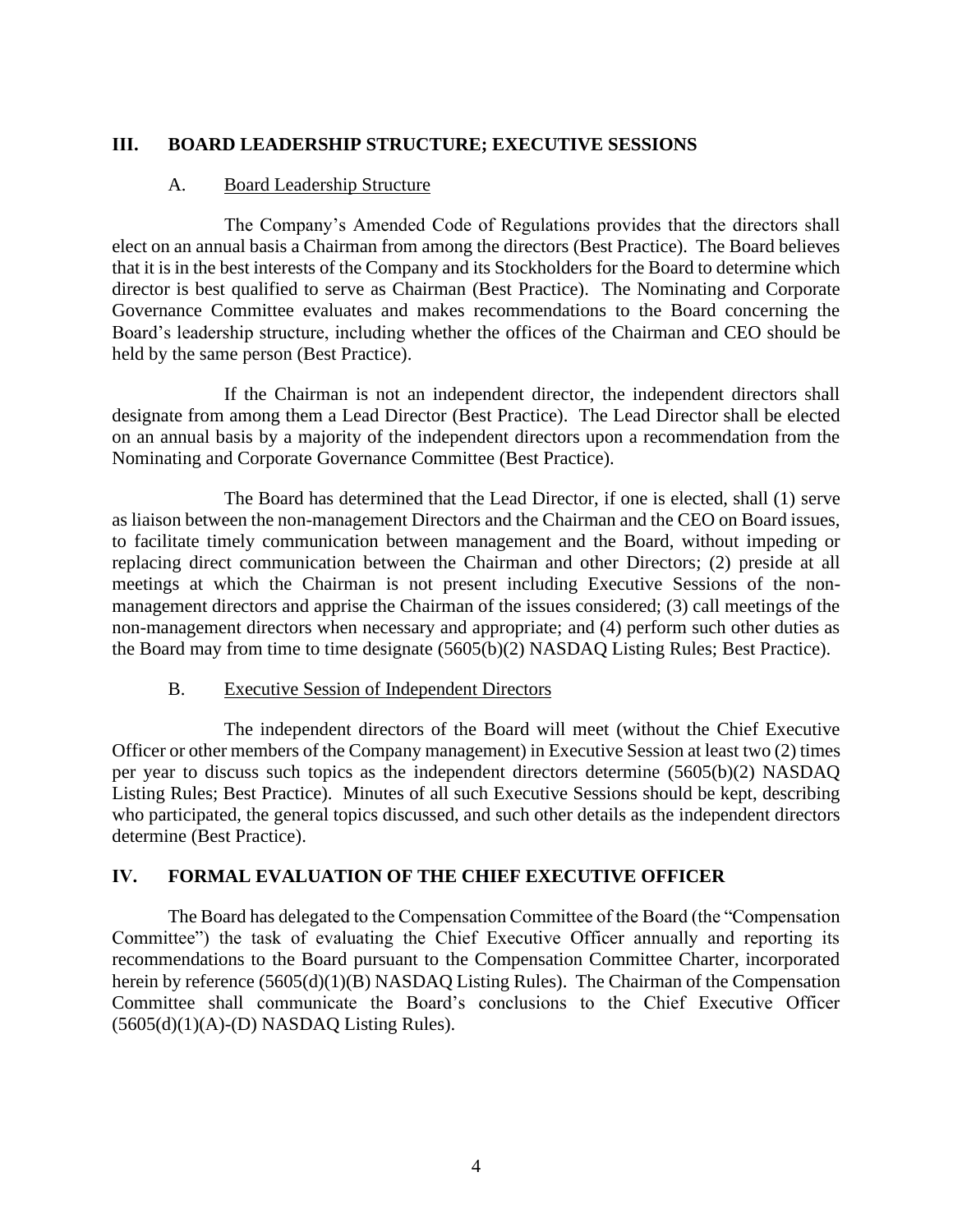## **V. MANAGEMENT DEVELOPMENT & SUCCESSION PLANNING**

The Chief Executive Officer shall report at least annually to the Board on the Company's program for management development and on succession planning, which the Board views as closely related issues (Best Practice). In its consideration of these issues, it is the policy of the Board to consider issues related to Chief Executive Officer and senior executive selection and performance (Best Practice).

# **VI. DIRECTOR ORIENTATION AND CONTINUING EDUCATION**

Upon joining the Board, each new director should familiarize himself or herself with the Company's Articles of Incorporation, Amended Code of Regulations, committee charters, strategic plans, its financial and accounting practices and its internal procedures, and meet with Company management (Best Practice). Directors are expected to continue educating themselves with respect to industry practice, accounting and finance, leadership, crisis management, general management and strategic planning (Best Practice). The Company may, from time to time, offer continuing education programs for directors (Best Practice).

### **VII. DIRECTOR COMPENSATION**

The Compensation Committee is responsible for reviewing and recommending to the Board, on an annual basis, the compensation for directors pursuant to the Compensation Committee Charter, incorporated herein by reference (Best Practice). Any change in Board compensation will be made upon the recommendation of the Compensation Committee and following discussion and approval by the Board (Best Practice).

Compensation may be paid in the form of cash or equity interests in the Company or such other forms as the Board deems appropriate (Best Practice). Separate compensation may be provided to members of committees of the Board and additional compensation may be provided to the chairs of the Board and committees (Best Practice). Directors who are also employees of the Company shall not receive any additional compensation for their services as directors (Best Practice).

# **VIII. STOCK OWNERSHIP GUIDELINES**

Consistent with its compensation philosophy and the principle of aligning the interests of Specified Officers (defined below) and non-employee directors of the Company with the interests of its Stockholders, the Board of Directors of the Company adopted the following stock ownership guidelines for its Specified Officers and non-employee directors (Best Practice).

# **Specified Officers**

"Specified Officers" consist of the officers of the Company required to file beneficial ownership reports with the U.S. Securities and Exchange Commission pursuant to Section 16 of the Securities Exchange Act of 1934, as amended (SEC Rules). Within three (3) years of the later of the date of adoption of these guidelines or the appointment to their position, the Company's Specified Officers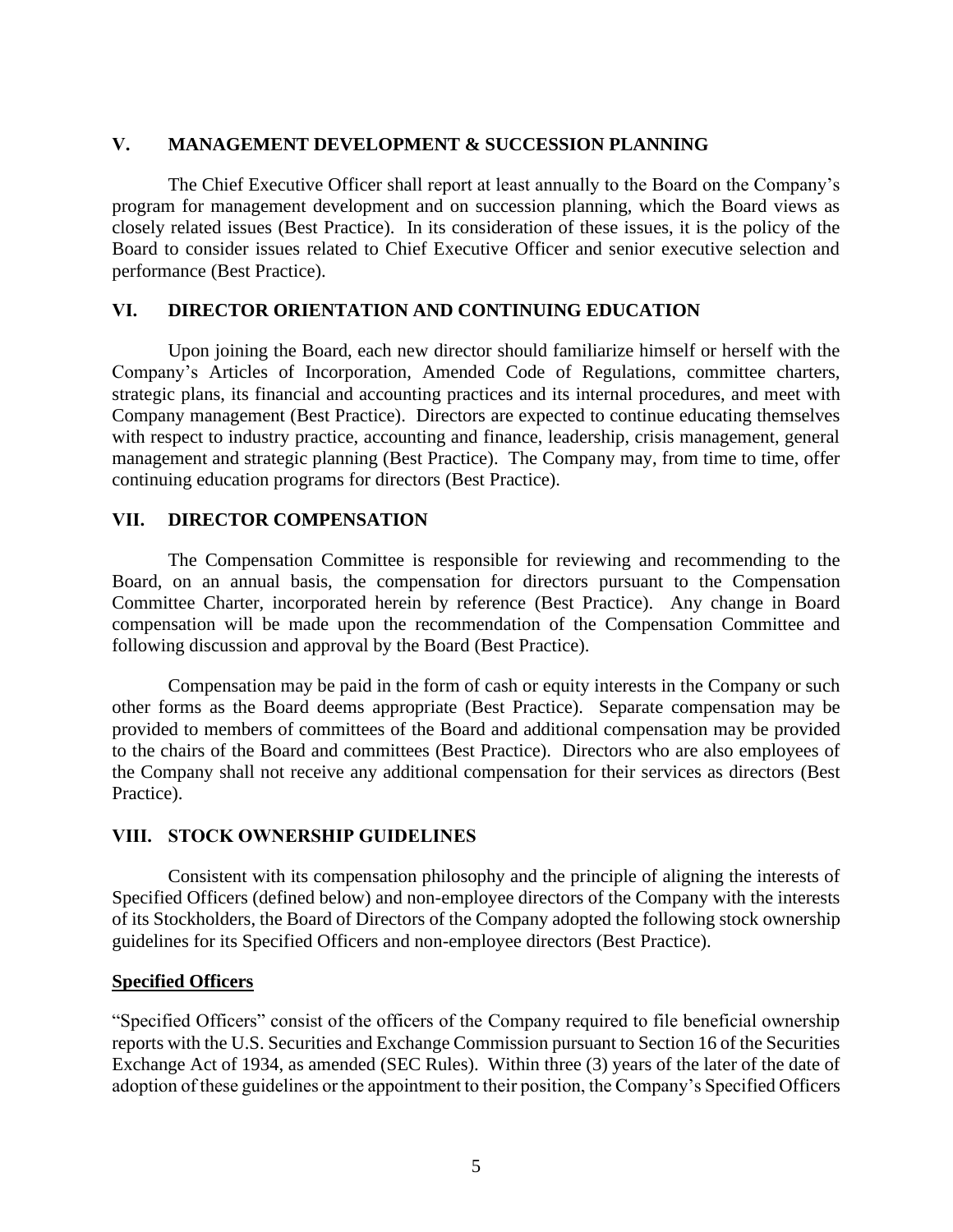are required to have a stock ownership position in the Company in an amount no less than the multiple of their base salary set forth below (Best Practice):

| <b>Executive</b>                    | <b>Ownership Multiple of</b><br><b>Base Salary</b> |
|-------------------------------------|----------------------------------------------------|
|                                     |                                                    |
| Specified Officers (other than CEO) | 1 time                                             |

### **Non-employee Directors**

Within three (3) years of the later of the date of adoption of these guidelines or the appointment to the Board of Directors, each of the Company's non-employee directors is required to have a stock ownership position in the Company in an amount no less than three times their annual cash retainer for their director service (Best Practice).

# **Stock Considered**

For purposes of these requirements, the shares that are counted for purposes of satisfying ownership requirements are shares owned, vested and unvested shares of restricted common stock and restricted stock units (Best Practice). Options to purchase the Company's common stock are not considered for satisfying these ownership requirements (Best Practice).

#### **Compliance Measurement Dates**

The foregoing stock ownership requirements will be measured annually on the last day of the fiscal year unless the Board of Directors determines otherwise (Best Practice). For purposes of the measurement, the individual's stock ownership holdings shall be valued based on the average daily close price of the Company's common stock during the prior twenty-four (24) calendar months (Best Practice).

# **Compliance with Stock Ownership Requirements**

Failure to reach the target ownership amounts in the time allotted or to make progress towards such levels may be taken into account in evaluating the individual executive's or non-employee director's commitment to a continuing relationship with the Company. The Company's incentive compensation programs are designed to provide the individuals named above with an opportunity to redeploy certain amounts of the compensation benefits they have received, and expect to receive, into Company equity. Nonetheless, there may be extenuating facts and circumstances that will require the Board of Directors to use its judgment to override the specifics of these requirements for executive officers and non-employee directors. However, this must be done on a case-by-case basis in order to allow for fair application of the requirements (Best Practice).

These Stock Ownership Guidelines were adopted by the Board effective November 9, 2016.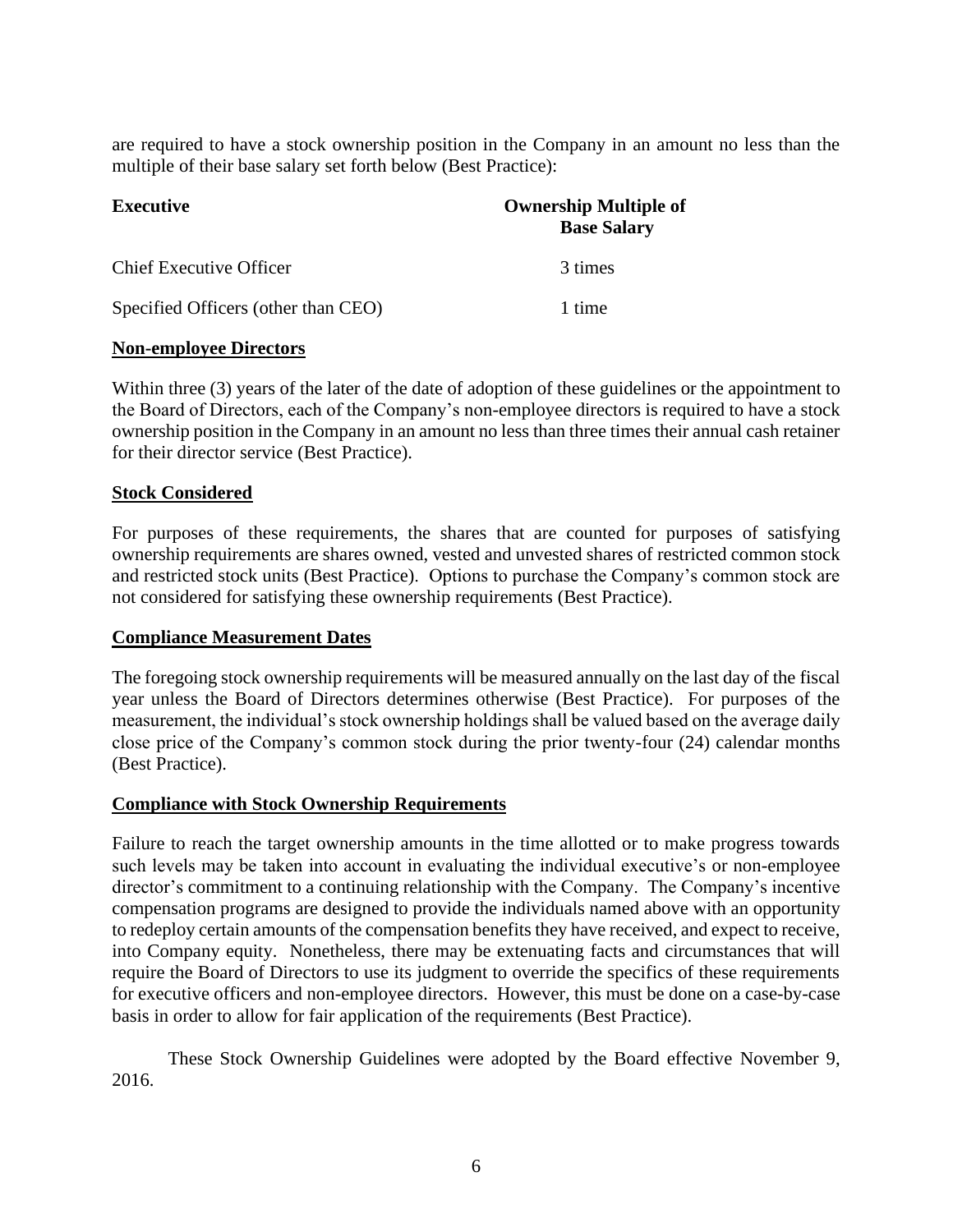### **IX. BOARD AGENDA, MATERIALS, INFORMATION AND PRESENTATIONS**

The Chairman of the Board, with input from senior members of management, establishes the agenda for each Board meeting. Each director is free to suggest the inclusion of item(s) on the agenda (Best Practice).

Information and data that is important to the Board's understanding of the business is distributed in writing to the Board generally five or so days before the Board meets, although this is not a strict standard so as to allow for unusual circumstances. Management should ensure that material is as brief as possible while still providing the desired information (Best Practice).

Presentations on specific subjects are forwarded to the directors in advance so that directors may prepare, Board meeting time may be conserved, and discussion time may be focused. However, it is recognized that there may be occasions when an important issue arises without time for written background materials to circulate or the subject matter is not appropriate for written materials, such that more presentation time will be required (Best Practice).

# **X. DIRECTOR ACCESS TO SENIOR MANAGEMENT AND INDEPENDENT ADVISERS**

Directors have complete access to senior management and to the Board's advisors. Directors are expected to use good judgment to ensure that this contact is not distracting to the business operation of the Company or to management's duties, and that independent advisors are used efficiently. It is also assumed that such contact, to the extent reasonably practical or appropriate, will be coordinated with the Chief Executive Officer. Written communications to management should, whenever appropriate, be copied to the Chief Executive Officer (Best Practice).

# **XI. BOARD INTERACTION WITH INVESTORS, PRESS, CUSTOMERS AND STOCKHOLDERS**

The Board believes that management, and, in particular, the Chief Executive Officer and Chief Financial Officer speak for the Company. Each director should refer all inquiries from investors, the press or customers to management. Individual directors may, from time to time, meet or otherwise communicate with various constituencies that are involved with the Company, but it is expected that directors will coordinate such communications with the prior knowledge of management and, in most instances, at the request of management. Directors are expected to take special care in all communications concerning the Company, in light of confidentiality requirements and laws prohibiting insider trading, tipping and avoidance of selective disclosure (SEC Rules; Best Practice).

# **XII. BOARD COMMITTEES**

The Board currently has three committees: Audit, Compensation and Nominating and Corporate Governance. Membership on such committees is limited to independent directors  $(5605(c)(2)(A), 5605(d)(2)(A)$  and  $5605(e)(1)(B)$  NASDAQ Listing Rules; Best Practice). The